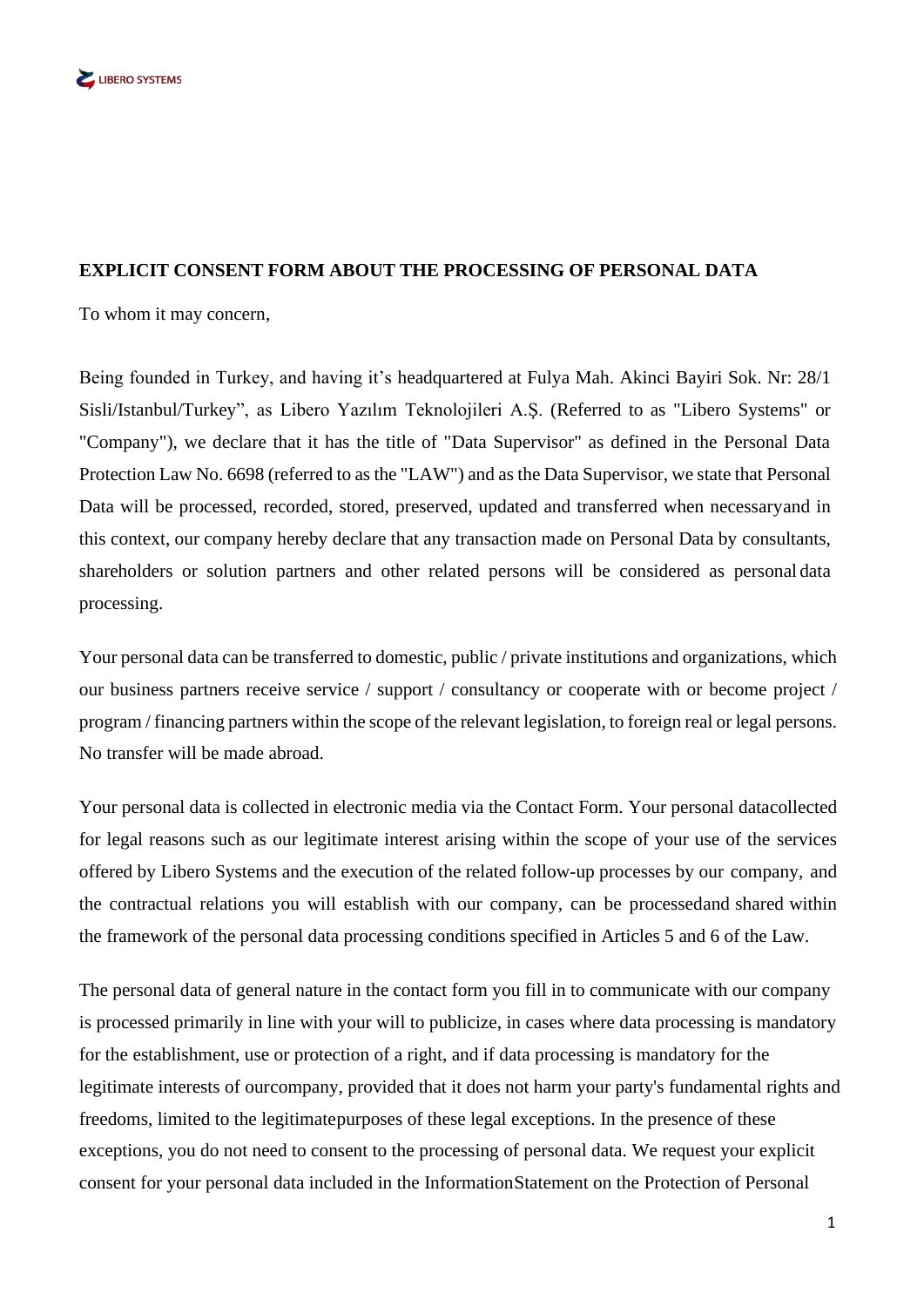## LIBERO SYSTEMS

Data of **Libero Yazılım Teknolojileri A.Ş.** (Libero Systems) regarding the following matters, except for the execution of the contract, clearly stipulated in the law, and in cases where it is mandatory for us to fulfill our legal obligation.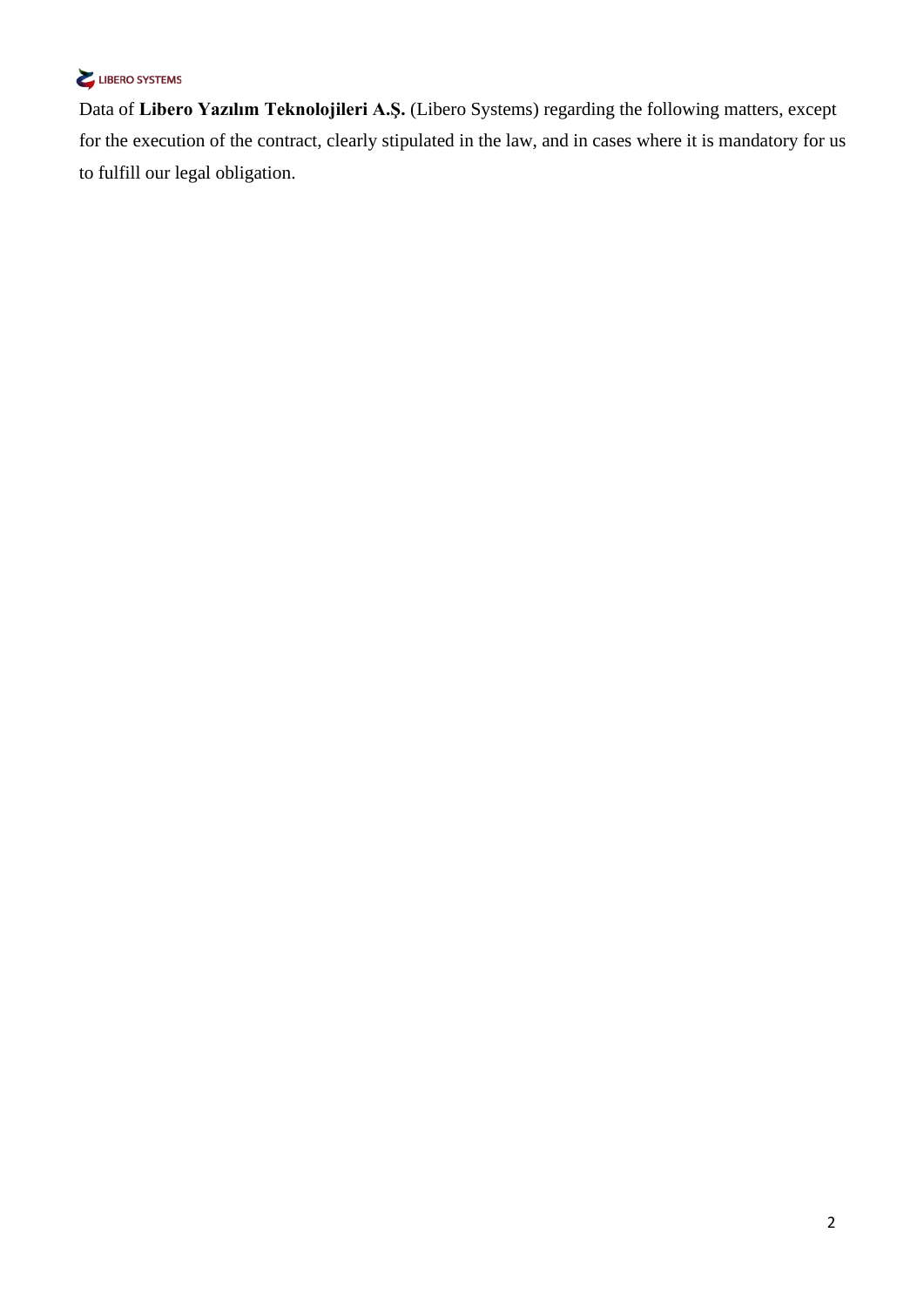

As stated in the provisions of the PDPL, in a limited and measured manner within the framework of the purpose that requires processing and in connection with this purpose,

To carry out the following transactions with your personal data, keeping their accuracy and up-to-date form, as you have notified or as notified to us:

a. Performance evaluation processes with business partners and suppliers and the

organization of these processes,

b. To communicate with you,

c. Providing telecommunication products and services,

d. Conducting relations with suppliers and business partners,

e. In case of any position you have applied for, checking your suitability for our position and / or open positions, determining your job experience, professional seniority and position and rights in your past work experience, contacting the people you refer to. In this way, obtaining information about your past work experience, rights, performance, termination of the business relationship, professional and personal abilities, communication skills and general profile, determining wages and fringe benefits,

f. Planning and execution of corporate communication activities,

In order to provide better service to customers and visitors and within the framework of legal obligations arising from the law and legislation without being limited to those listed in this text, your personal data (name, surname, e- mail) that will enable you to fulfill the aforementioned purpose and legal obligations can berequested from you and these data can be recorded in Libero Systems web application in accordance with the following purposes.

With your consent, we state that you have the following rights regarding your data processed by our company in accordance with the provisions of the Personal Data Protection Law No. 6698: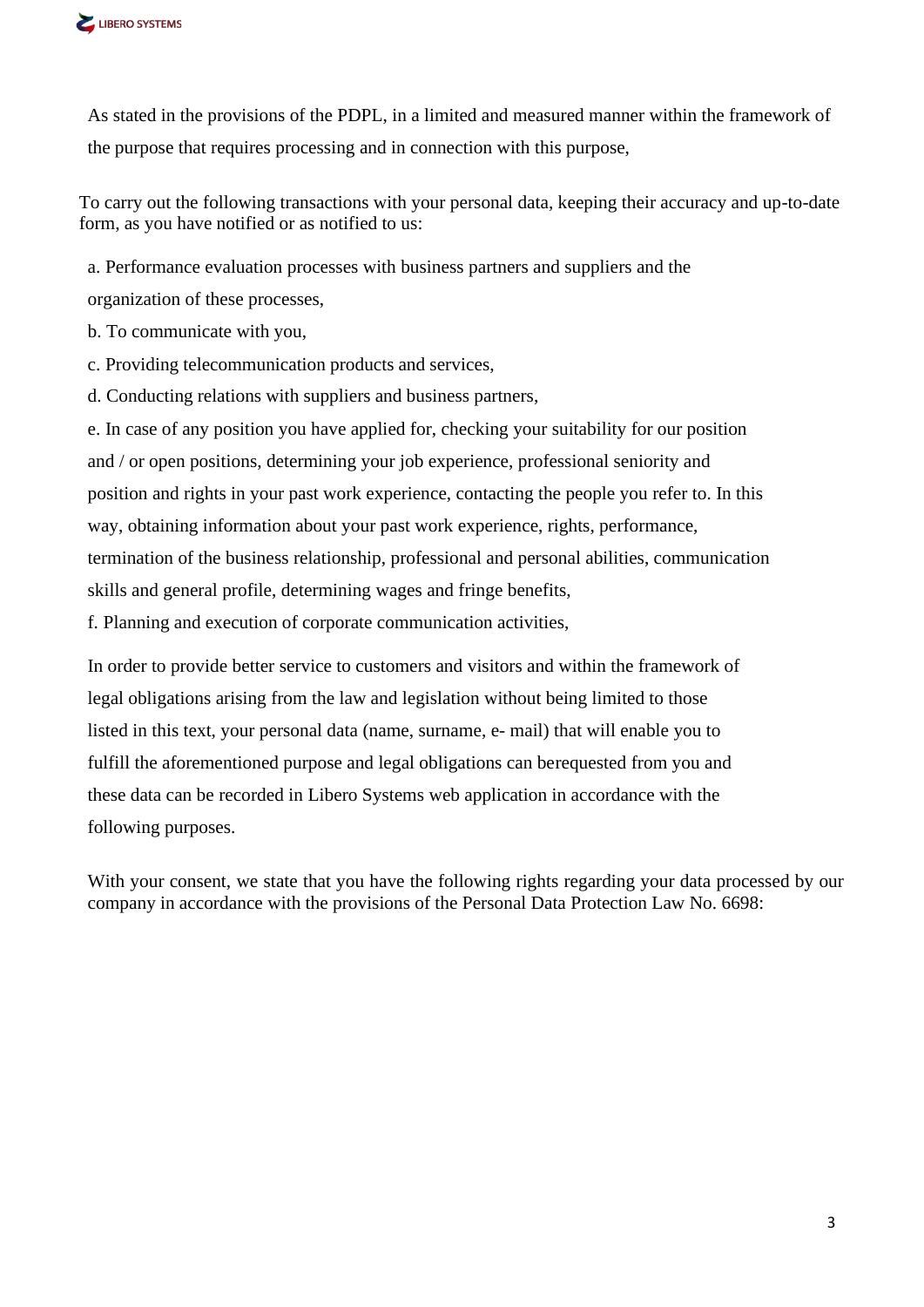

a. Learning whether personal data is processed,

b. If personal data has been processed, to request information regarding this,

c. Learning the purpose of processing personal data and whether they are used appropriately for their purpose,

ç. Learning the third parties to whom personal data is transferred domestically or abroad,

d. To request correction of personal data in case of incomplete or incorrect processing and to request notification of the transaction made within this scope to third parties to whom personal data have been transferred,

e. Demanding the deletion or destruction of your personal data within the framework of the conditions stipulated in article 7 of the law, in case the reasons requiring its processing disappear, although it has been processed in accordance with the provisions of the PDP Law and other relevant laws. In this context, to request notification of the transactions made by our company to third parties to whom the information is transferred,

f. To object to the occurrence of a result against the person himself by analyzing the processed data exclusively through automated systems,

g. Objecting to your personal data exclusively due to automated systems and analysis, in the event

that a result arises against you, requesting the compensation of the damage in case you suffer

damage due to illegal processing,

In order to transfer your personal data abroad, we inform you that we have to obtain your consent in this regard, based on Article 9 of the Personal Data Protection Law No.6698 (Law No.6698).

## **Identity and Contact Information of the Data Supervisor**

The identity and contact information of Libero Systems, which has the title of "data Supervisor" in accordance with the Law and related regulations in terms of personal data obtained from visitors and customers of Libero Systems, are given below

| <b>Trade Register Number</b> | $: 229065 - 5$                                                                                         |
|------------------------------|--------------------------------------------------------------------------------------------------------|
| Mersis Nr.                   | $: 0608 - 1235 - 3470 - 0001$                                                                          |
| <b>Trade Name</b>            | : Libero Yazılım Teknolojileri A.Ş.                                                                    |
| <b>Address</b><br>Web        | : Fulya Mah. Akinci Bayiri Sok. No:28/1 34394 Sisli/Istanbul/Turkey<br>: https://www.liberosystems.com |